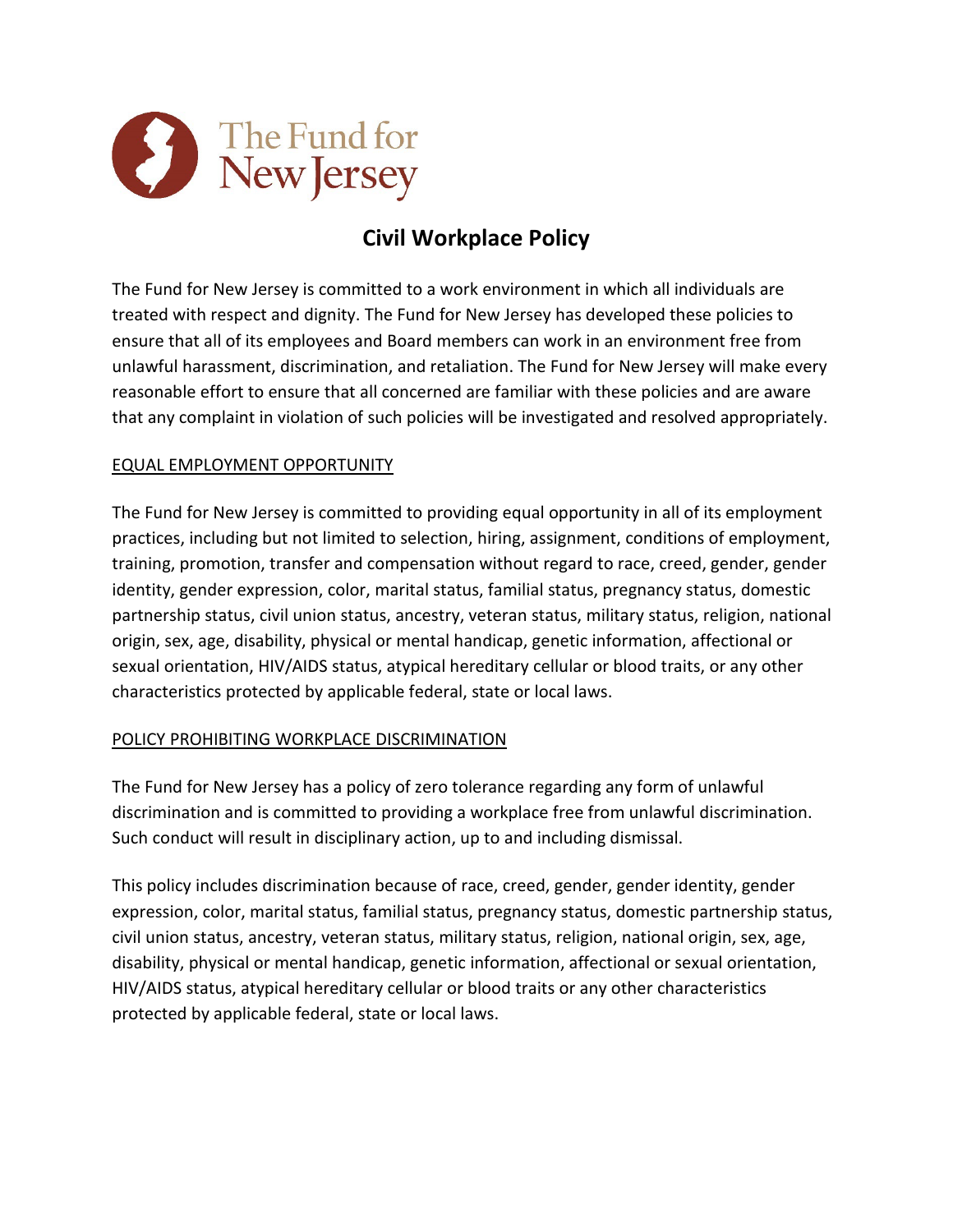This policy is intended to cover all aspects of The Fund for New Jersey's business, including recruitment, hiring, assignment, conditions of employment, compensation, training, promotion, transfer, and termination.

This policy covers all employees and Board members of The Fund for New Jersey without exception. The Fund for New Jersey will not tolerate, condone, or allow discrimination, whether engaged in by fellow employees, supervisors, managers, independent contractors, or other non-employees who conduct business with The Fund for New Jersey.

Anyone who feels they have been subjected to discrimination, should immediately report the matter to The Fund for New Jersey in accordance with The Fund for New Jersey's Complaint Procedure.

### POLICY PROHIBITING WORKPLACE HARRASSMENT

The Fund for New Jersey prohibits harassment of any employee or Board member. Harassment is unacceptable on The Fund for New Jersey's property, or in other work-related settings.

For purposes of this policy, harassment is defined as unwelcome or unwanted conduct whether verbal, visual or physical, directed towards someone on the basis of their race, sex, religion, or any other legally protected category. Harassment occurs when: (1) engaging in or accepting the unwelcome or unwanted conduct is made a condition of employment or is utilized for decisions affecting employment (including, but not limited to, promotions, hiring, and firing); or (2) the unwelcome or unwanted conduct is used to create or has the effect of creating an intimidating or hostile work environment and/or is found to unreasonably interfere with an individual's ability to work.

Examples of the type of conduct that constitutes workplace harassment include, but are not limited to, physical conduct; verbal conduct; display or circulation of harassing pictures or materials in the workplace or by e-mail, phone (including voice messages), text messages, social networking sites or other means; name calling; inappropriate gestures or inappropriate jokes; slurs; negative stereotyping; or threatening, intimidating, or hostile acts.

This policy covers all employees and Board members of The Fund for New Jersey without exception. The Fund for New Jersey will not tolerate, condone, or allow harassment, whether engaged in by fellow employees, supervisors, managers, independent contractors, or other non-employees who conduct business with The Fund for New Jersey.

Anyone who feels they have been subjected to harassment, should immediately report the matter to The Fund for New Jersey in accordance with The Fund for New Jersey's Complaint Procedure.